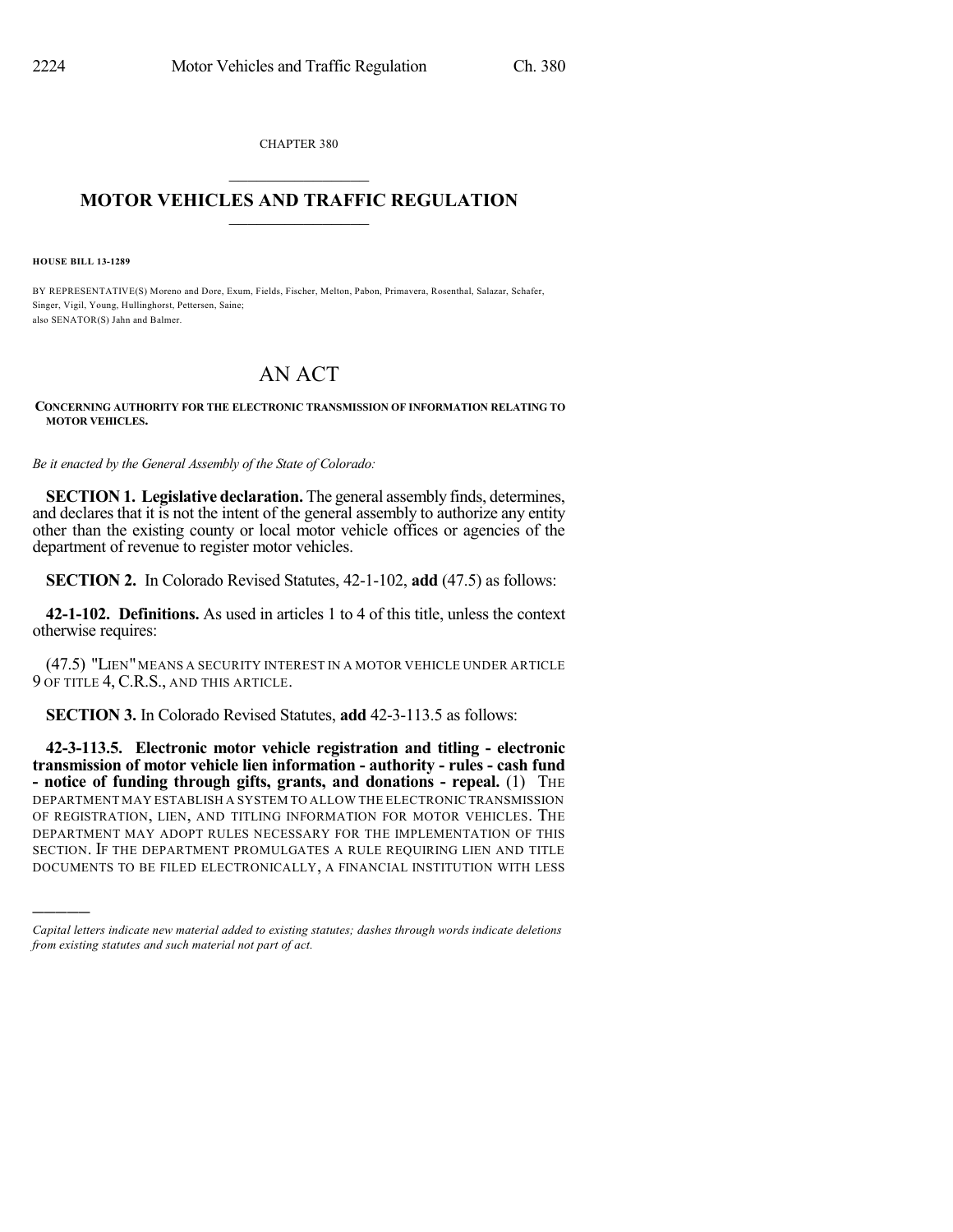THAN FIFTY TRANSACTIONS PER YEAR NEED NOT FILE ELECTRONICALLY.

(2)(a) THE DEPARTMENT IS AUTHORIZED TO SEEK AND ACCEPT GIFTS, GRANTS, OR DONATIONS FROM PRIVATE OR PUBLIC SOURCES FOR THE PURPOSES OF THIS SECTION; EXCEPT THAT THE DEPARTMENT MAY NOT ACCEPT A GIFT, GRANT, OR DONATION THAT IS SUBJECT TO CONDITIONS THAT ARE INCONSISTENT WITH THIS SECTION OR ANY OTHER LAW OF THE STATE. THE DEPARTMENT SHALL ENSURE THAT ANY FUNDS CONTRIBUTED TO THE DEPARTMENT FOR THE IMPLEMENTATION OF THE SYSTEM FOR THE ELECTRONIC TRANSMISSION OF REGISTRATION,LIEN,AND TITLINGINFORMATION FOR MOTOR VEHICLES ARE TRACKED SEPARATELY AND USED ONLY FOR THE IMPLEMENTATION OF THE SYSTEM.

(b)(I) IN SEEKING OR ACCEPTING A GIFT, GRANT, OR DONATION,THE DEPARTMENT SHALL NOTIFY THE LEGISLATIVE COUNCIL STAFF WHEN IT HAS RECEIVED ADEQUATE FUNDING THROUGH GIFTS, GRANTS, OR DONATIONS FOR THE IMPLEMENTATION OF THIS SECTION AND SHALL INCLUDE IN THE NOTIFICATION THE INFORMATION SPECIFIED IN SECTION 24-75-1303 (3), C.R.S.

(II) THIS PARAGRAPH (b) IS REPEALED, EFFECTIVE JULY 1, 2016.

(c) NO VENDOR WHO RESPONDS TO A REQUEST FOR PROPOSAL FROM THE DEPARTMENT CONCERNING A SYSTEM FOR THE ELECTRONIC TRANSMISSION OF REGISTRATION, LIEN, AND TITLING INFORMATION FOR MOTOR VEHICLES MAY CONTRIBUTE A GIFT, GRANT, OR DONATION TO THE ELECTRONIC MOTOR VEHICLE REGISTRATION AND TITLING CASH FUND.

**SECTION 4.** In Colorado Revised Statutes, 42-6-122, **amend** (2) as follows:

**42-6-122. Disposition of mortgages by agent.** (2) All records of mortgages affecting motor vehicles shall be ARE public and may be inspected and copies thereof made COPIED, as is provided by law respecting public records affecting real property. A DULY CERTIFIED COPY OF THE DEPARTMENT'S ELECTRONIC RECORD OF THE MORTGAGE OR LIEN IS ADMISSIBLE IN ANY CIVIL,CRIMINAL,OR ADMINISTRATIVE PROCEEDING IN THIS STATE AS EVIDENCE OF THE EXISTENCE OF THE MORTGAGE OR LIEN.

**SECTION 5.** In Colorado Revised Statutes, **amend** 42-6-123 as follows:

**42-6-123. Disposition after mortgaging.** After a mortgage on a motor vehicle has been filed in the authorized agent's office, the authorized agent shall mail or electronically transfer to the director the certificate of title or bill of sale which OTHER EVIDENCE OF OWNERSHIP SATISFACTORY TO THE DIRECTOR AS SPECIFIED IN RULES ADOPTED UNDER SECTION 42-6-104THAT the authorized agent hasfiled in the record. Upon the receipt thereof OF THE CERTIFICATE OF TITLE OR OTHER EVIDENCE OF OWNERSHIP SATISFACTORY TO THE DIRECTOR AS SPECIFIED IN RULES ADOPTED UNDER SECTION 42-6-104, the directorshall maintain completed electronic records transferred by the authorized agent. The directorshall issue a newcertificate oftitle containing, in addition to the other matters and things required to be set forth in certificates of title, a description of the mortgage and all information respecting said THE mortgage and the filing thereof OF THE MORTGAGE as may appear in the certificate of the authorized agent, and the director or the director's authorized agent